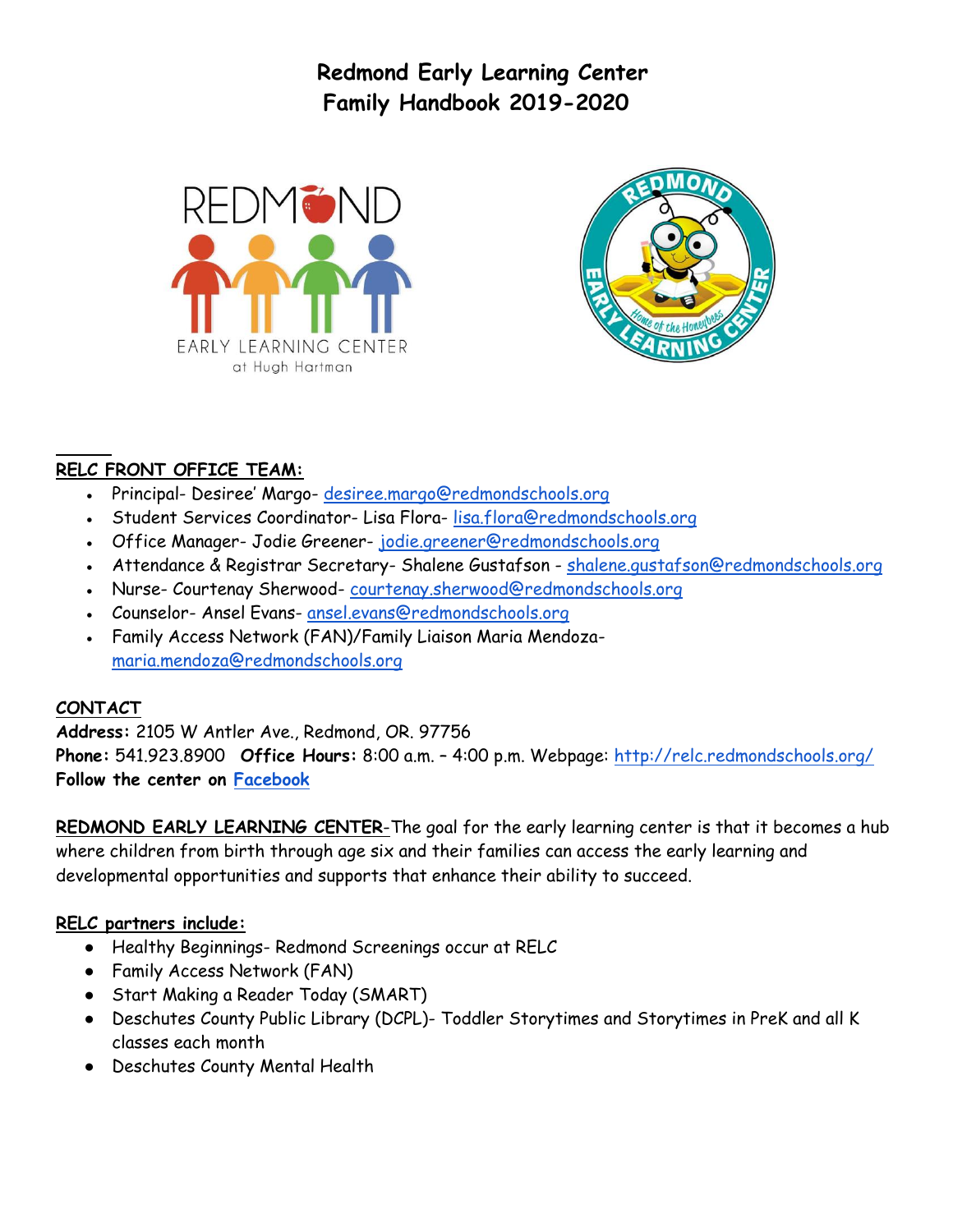- High Desert Education Service District (HDESD)
	- Early Childhood Special Education (ECSE)
	- Juntos Aprendemos
- Redmond Proficiency Academy (RPA) , Redmond High School (RHS)
- Champions Before and After School Programming
- REACH- bus delivers and picks up students daily during arrival and dismissal
- Family Resource Center (FRC)- Evening Parenting Classes

#### **SCHOOL HOURS AND SCHEDULES**

- RELC Office Hours- $8:00-4:00$
- Regular School Day-  $9:10$  am to  $3:15$  pm
	- Arrival 8:50-9:10
	- Dismissal @ 3:15
- School Improvement Wednesday (SIW) 9:10 am to 2:15 pm
- The Tardy Bell rings at 9:10 am
- Morning supervision begins in classrooms at 8:50 am
- Breakfast in classrooms begins at 8:50-9:10
- Students are marked tardy after 9:10 am
- At 9:10 the school day begins and parents exit classrooms unless volunteering

#### **Title IA PreKindergarten Schedule -Monday, Tuesday, Thursday, Friday \*\*No PreK on Wednesdays**

- AM Session begins at  $8:30$  a.m. and concludes at 11:30 a.m.
- PM Session begins at 12:30 p.m. and concludes at  $3:30$  p.m.

#### **HDESD PreKindergarten Schedule-Monday, Tuesday, Thursday, Friday \*\*No PreK on Wednesdays**

- AM Session begins at 8:20 a.m. and concludes at  $10:50$  a.m.
- PM Session begins at 12:20 p.m. and concludes at 2:50 p.m.

#### **BEGINNING OF THE SCHOOL YEAR FOR KINDERGARTEN STUDENTS-** *"STRONG START***"**

- August 27 -28 -Kindergarten Assessments and Family Orientation (this information helps our team place your child the "best fit," classroom.)
- August 30- Your child's teacher will call you to schedule a Family Visit/Home-visit.
- September 3-6 -Home Visits- teachers visit students' homes or meet with families at RELC. The purpose of the visits is to meet the child and family in a comfortable location to begin building positive relationships with families and hear about your hopes and dreams for your child.
- September 9, 10,11 Camp Kindergarten-Camp Kindergarten helps students get comfortable coming to school as only ⅓ of the class attends each day. Sometimes teachers recommend a change in class placement after having the opportunity to see students interact with each other. If this is recommended, the teacher will call with both the change and why the change is being recommended.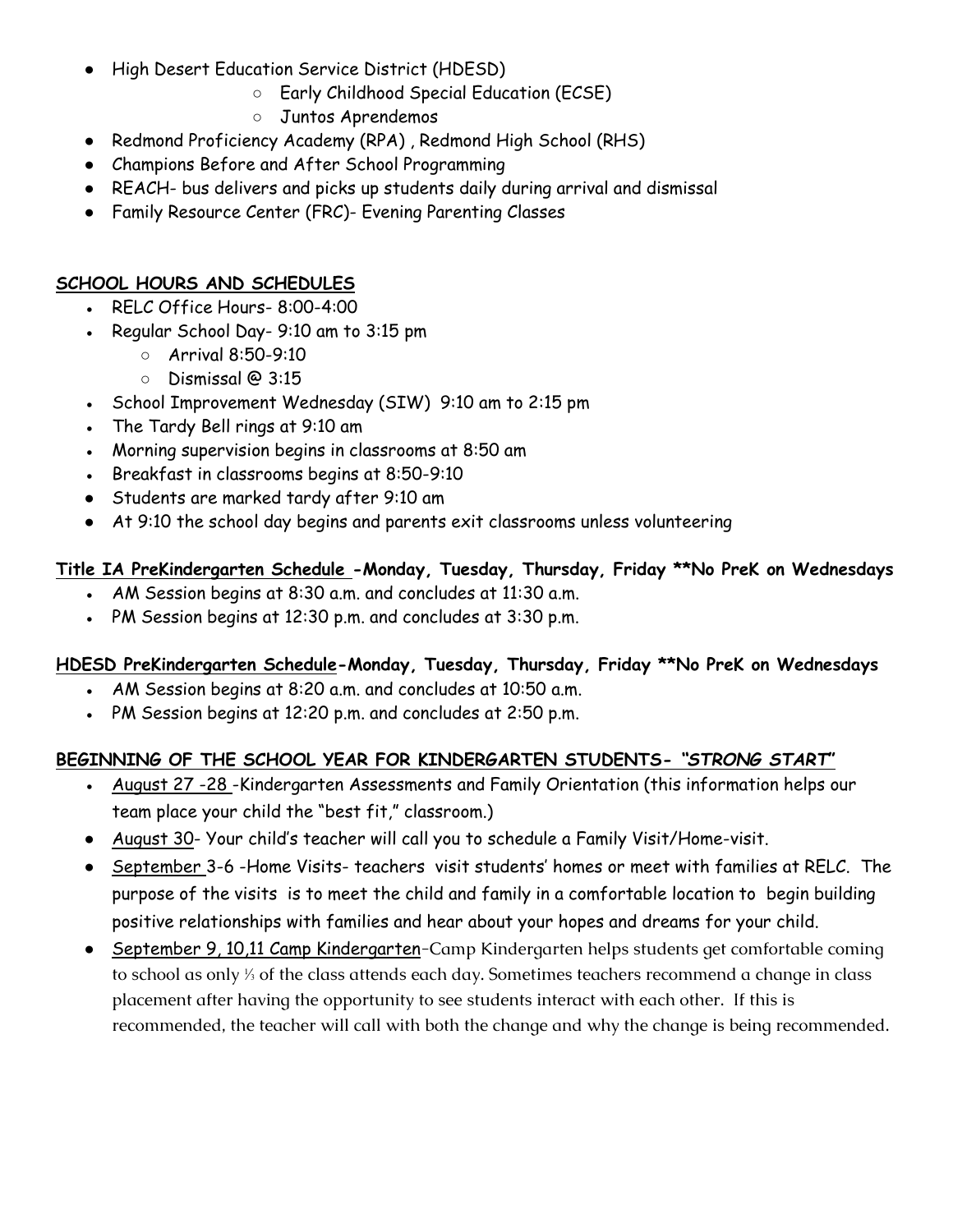● Mrs. Margo hosts a Boo Hoo Breakfast for parents on each Camp Kindergarten Day from 9:15- 10:00. Once your child is settled into their classroom, come and join Principal Margo in the Family & Community Room. She will have goodies and some tissue available too!

## **TRANSPORTATION TO AND FROM RELC**

*YOUR CHILD'S SAFETY IS OUR PRIORITY. We have developed a very detailed transportation plan for the center. Thank you for your patience during arrival and dismissal ahead of time!* 

ALL students will have a *TAG* on their backpack that identifies their dismissal plan: Car, Bus, After School Program (Champions at RELC). The TAG will include the following information: *Student Name with photo, dismissal plan (bus, car, after school program)* Guardian vehicles will also have a Visor TAG with the same information as the child's Car Tag.



Personalized Transportation Plans- The office will communicate with parents to develop this plan. All changes in transportation plans must be done through the office at RELC. Changes in transportation will take one week to process. **THE ONLY ALTERNATIVE END OF DAY PICKUP CHANGE IS A PICK UP AT RELC.**

Kindergarten Parent/Guardian Identification- Your child's safety is our priority. Parents and guardians will be given lanyards to wear that identify them as a K parent. Students are only released to an approved contact.

#### **COMING TO SCHOOL**

• Buses- Buses unload at the FRONT OF THE SCHOOL (Antler Entrance) and ALL students enter at the Blue Wing door and head directly to their classroom.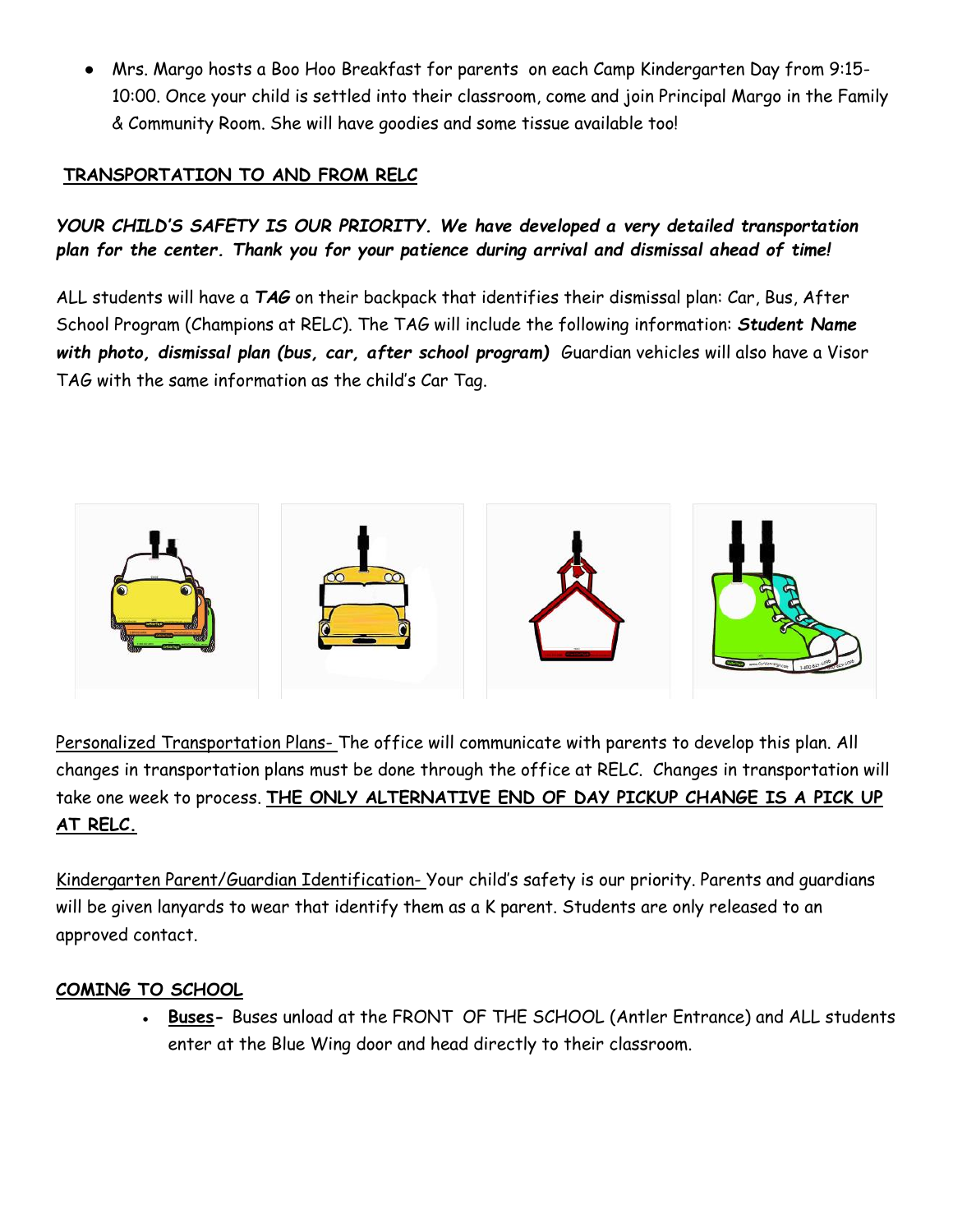## ○ **Walker to 1st gr. Boundary school bus stop to access RELC Shuttle Bus**



- RELC student arrives at 1st Gr. Boundary school with either a guardian or a sibling.
- Guardian or sibling must stay with K student (in the bus pick up zone) until they board the Shuttle bus to RELC.
- **Bus rider to 1st gr. Boundary school**
	- RELC student gets on the bus at designated bus stop. Bus stops at in-town school to let off 1st-5th students. RELC student stays on the bus and the next stop is RELC.
- Walkers- access the Green Wing door and head directly to their classroom.
- **Cars-"Drive through,**" drop off at the BACK of the school (19th & Rimrock) and enter through the Green Wing Door and head directly to their classroom.

During Arrival (8:50-9:10), parents are welcome to bring students to their classroom. **All parents must be wearing a parent badge or sign in at the office to get a visitor sticker.** Once the 9:10 bell rings, instruction begins and parents leave (unless they are volunteering or the teacher has made special arrangements).

## **GOING HOME FROM SCHOOL**

- Buses-Buses load at the FRONT of the school (W. Antler). Students wait in the gym until their bus arrives and then are walked to the loading area. Bus tags are checked daily for each student to ensure they load the correct bus.
- Buses arrive at in-town schools
	- Students on "Shuttle," get off the bus and meet designated guardian. Each school has a designated Kindergarten Supervisor who makes sure that guardians pick up students. If a guardian does not pick up student, the student will go into the office and a parent will be called.
- Students riding buses all the way home, load their bus, arrive at their boundary school, stay on the bus while older siblings get on the bus and continue to designated bus stop as usual.
- **ALL GREEN WING students getting picked up at school, Parents and** Guardians Enter at 19th/Rimrock and park. Meet students at the *gate outside the GREEN WING. Parents must have their Parent Badge to pick up their student.*

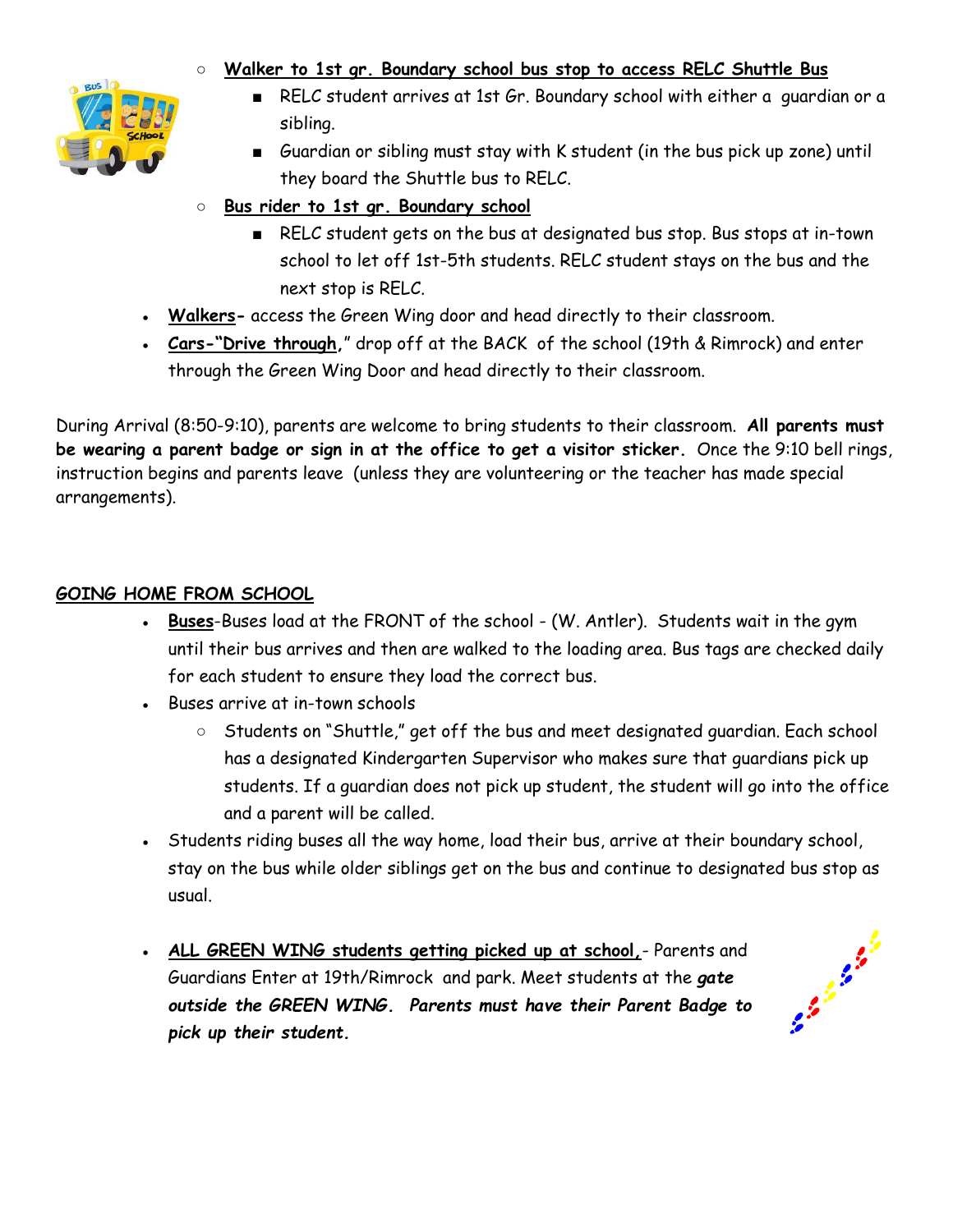- **Cars-**
	- **BLUE and MAGENTA WINGS** Enter at 19th/Rimrock and access the *Service Road that goes behind the school to the designated pick up*- the cafeteria landing (West Side). Students load cars and exit at W Antler Ave. If you have a child in the **MAGENTA OR BLUE WINGS** and you are walking to RELC, you will pick up your child in this same area.



# **STUDENTS PICKED UP EARLY FROM SCHOOL**

- At RELC, we are very protective of learning during the school day. Due to this, we discourage appointments for students during school hours. Whenever possible, please arrange appointments after school. *Early Release Wednesdays (SIW) are good days to schedule appointments as students are dismissed at 2:15. Thank you!*
- If it is necessary to take your child from school during the school day, a parent/guardian must sign them out at the office window when they leave and sign them back in at the office window when they return.

## **SCHOOL IMPROVEMENT WEDNESDAY (SIW)- EARLY RELEASE 2:15**

SIW supports professional development for teachers so we can ensure that instruction is highly effective and all students are successful. SIW will begin on Wednesday, September 13th and continue on every Wednesday for the rest of the year. The Wednesday Early Release schedule is as follows:

● 9:10 a.m. to 2:15 p.m.

EMERGENCY CLOSURES-The district has an automated phone alert system. You will be notified through this system if there is a school closure. Please be aware that until you pick up, it will keep calling you. Area radio stations and the local TV station will generally announce by 6:00 a.m. if there are any Redmond School District school cancellations or delays. If no announcement is made regarding a school cancellation or delay, schools are open! If a delayed start is announced, then school will begin at 11:10.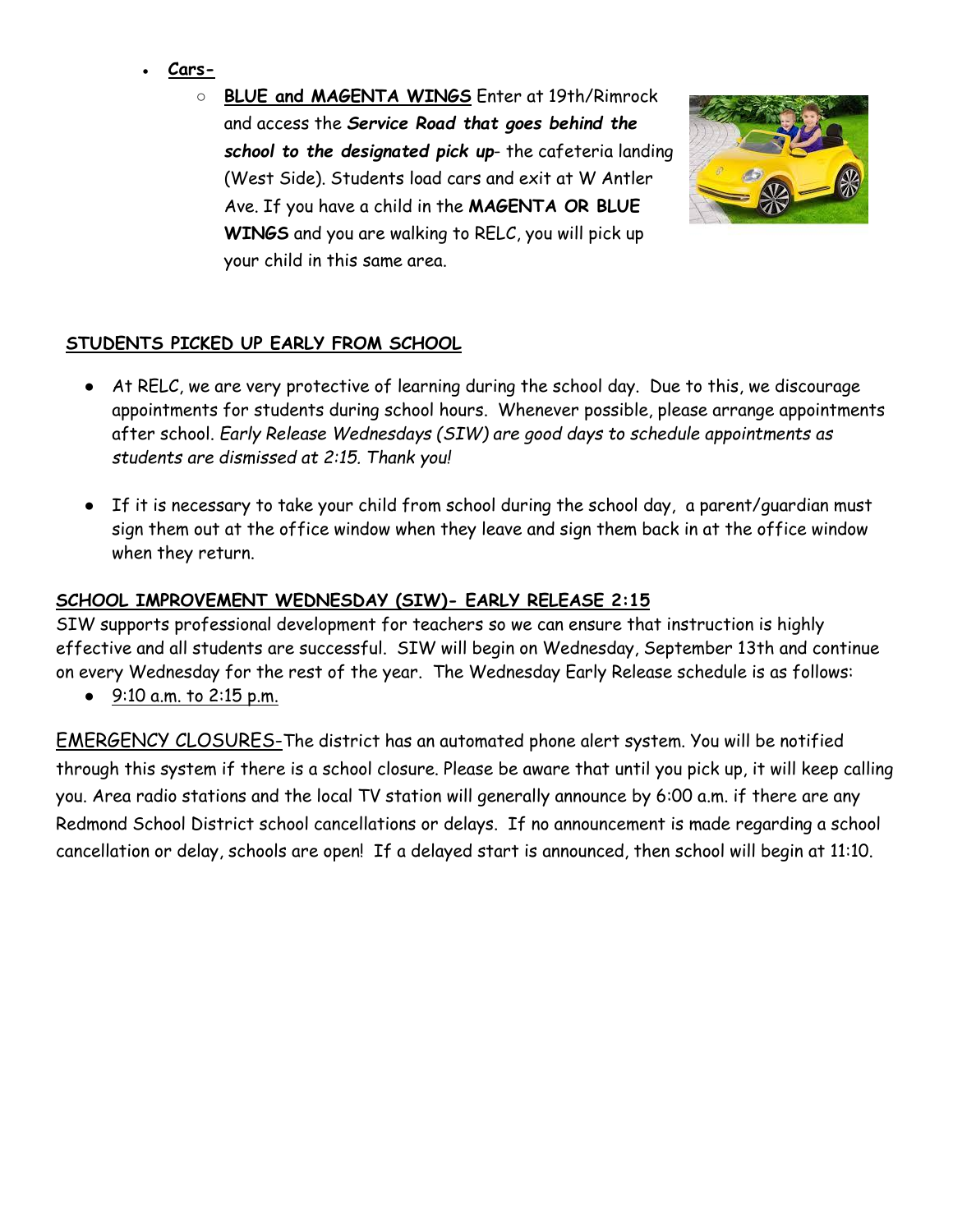#### **RELC SAFETY AND SECURITY**

- Once the school day starts and until it ends, the only accessible entrance is the *FRONT W Antler Entrance.* The North Entrance door will unlock at 3:15 pm. ALL visitors are required to sign in at the secure office window prior to being admitted into the school. ALL visitors need to wear either their lanyard or a visitor sticker
- **To ensure the safety of our students, when a visitor is checking in, our office staff will ask for an ID from anyone they do not know or recognize. Students are released only to a parent or guardian.**
- **The school office must receive a note from the parent/guardian in order to release a child to a family member or friend whose name does not appear on the emergency pickup list. PLEASE KEEP THIS VITAL INFORMATION UP TO DATE!**
- **Large events: assemblies and classroom events- all guests need to sign in and wear a visitor sticker or K Parent Lanyard.**

**Doors and Gates**-All outside doors and perimeter fence gates are locked at 9:10 am and unlocked at 3:15 pm, except on SIW Wednesdays (2:15pm). Surveillance cameras film various locations*.* A sign outside the door indicates that there is a surveillance camera and directs all visitors to sign in at the office.

**Emergency Drills**- Each classroom teacher will practice the following drills, both in building and at recess: Fire, Earthquake, and Intruder. Emergency drills are a State requirement and practiced once a month.

**CONFERENCES AND GRADE REPORTING-**The Redmond School District is on a 2 semester grading period. Conferences occur in November and March. Report cards occur in January and June. Our partnership with parents helps students succeed. If parents have questions or concerns about their student's progress at any time during the school year, please contact the teacher to arrange a conference.

**ANNUAL STATE KINDERGARTEN READINESS ASSESSMENT** -Students will participate in the annual State Kindergarten Assessment in September.

**REGULAR ATTENDANCE-**Regular and on time daily attendance is so important!! Did you know that irregular attendance and tardiness during the Kindergarten year are the primary factors associated with student academic failure and inability to graduate from high school? Students who miss an average of 10 days within a year fall behind and are unlikely to catch up. We want to partner with you to make sure your child is at school every day!

Here is the state policy regarding regular attendance that we are required to enforce:

• Parents: Please be aware of State policy regarding your child's mandatory attendance. (1) In estimating regular attendance for purposes of the compulsory attendance provisions of ORS 339.005 to 339.030, 339.040 to 339.125, 339.137, 339.420 and 339.990, the principal or teacher shall consider all unexcused absences.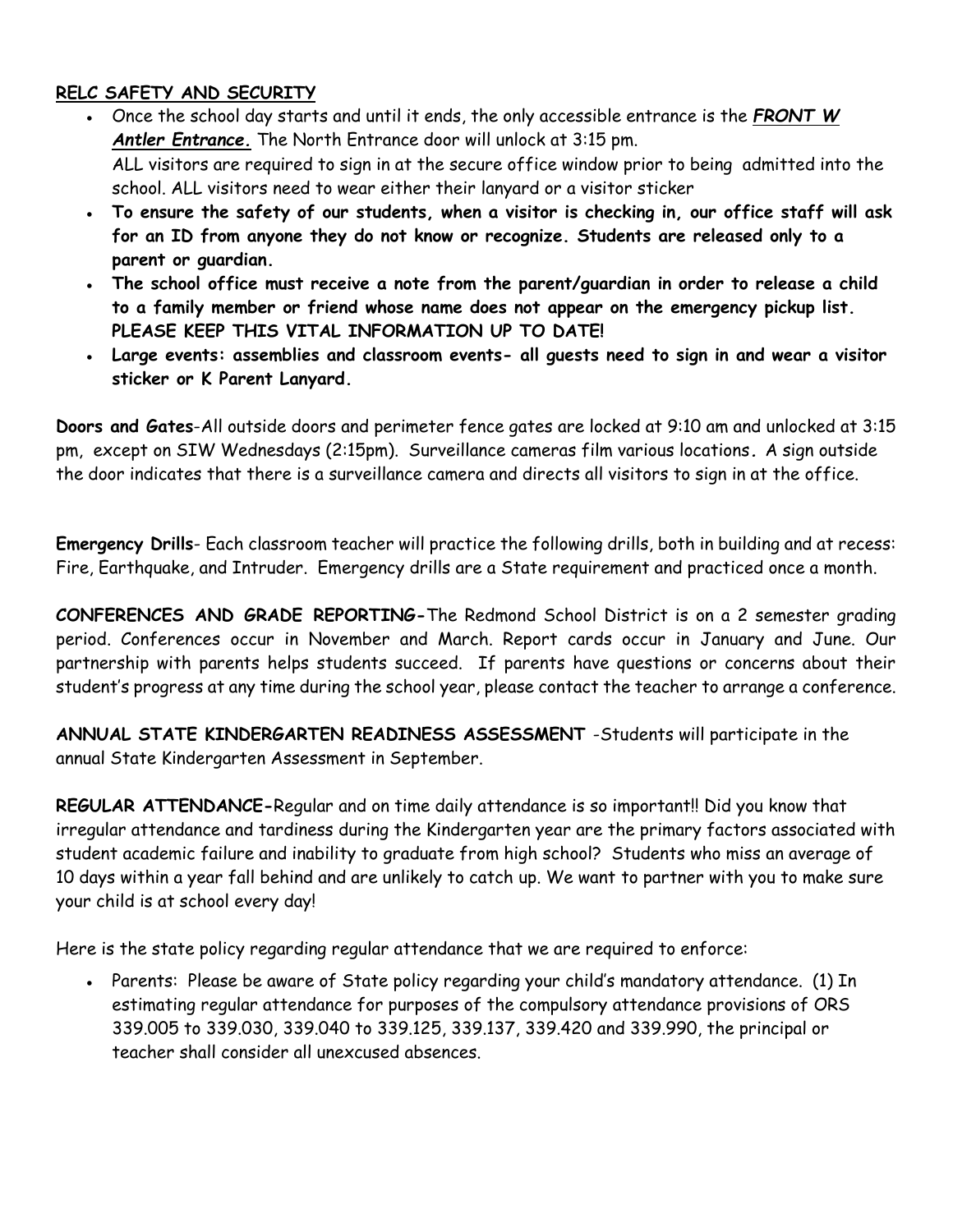- $\circ$  (1) Four entire or eight one half day absences in any four-week period during which the school is in session shall be considered irregular attendance.
- (2) An absence may be excused by a principal or teacher if the absence is caused by the pupil's sickness, by the sickness of some members of the pupil's family or by an emergency.
- (3) Students whom are absent 10 consecutive days will be dropped from the enrollment.
- RELC is required to notify you by letter when your student has four unexcused absences within a four week period of school. If this is repeated, another letter will be sent home. In addition, a meeting will be scheduled to discuss ways our team can provide support. The district truancy officer (SRO) may also attend this meeting and we will work as a team to solve the attendance issue. If improvement does not occur, the matter will be given to the Redmond Police Department. At this stage a parent may be cited and a fine may be issued.

#### **STUDENT SUPPORT**

- **School Counseling Program-**Ansel Evans is our school counselor. The goal of the counseling program at RELC is to support student success. Our counselor, Mr. Evans works with students, parents, school staff and the principal to meet these goals. Please call the school to schedule an appointment with our counselor.
- **Family Access Network (FAN)** Maria Mendoza is our Family Access Network (FAN) advocate. FAN helps with school supplies and helps connect families to community services so that students can come to school ready to learn. Please call the school to schedule an appointment with our FAN Advocate.
- Medical/School Nurse-Courtenay Sherwood is our school nurse. We have a licensed school nurse on site daily. Please contact the school if you have any questions for our nurse.

#### **Medication and Injuries**

- If medication MUST be given at school, district policy states that the school office may dispense medication only from its original container. **Parents must bring the medication to the school office and complete a medical authorization form.** This applies to prescription and over-the-counter medications. All medications must be kept in the office.
- Injuries-If your child receives a minor injury at school, we will care for him/her at school. If the injury is more serious, we will notify parents or guardians. **It is very important that we have up-to-date information on your child's emergency card.** If we cannot reach parents, we will call the other numbers you list in case of emergency. If we cannot reach anyone, an ambulance will be called if necessary.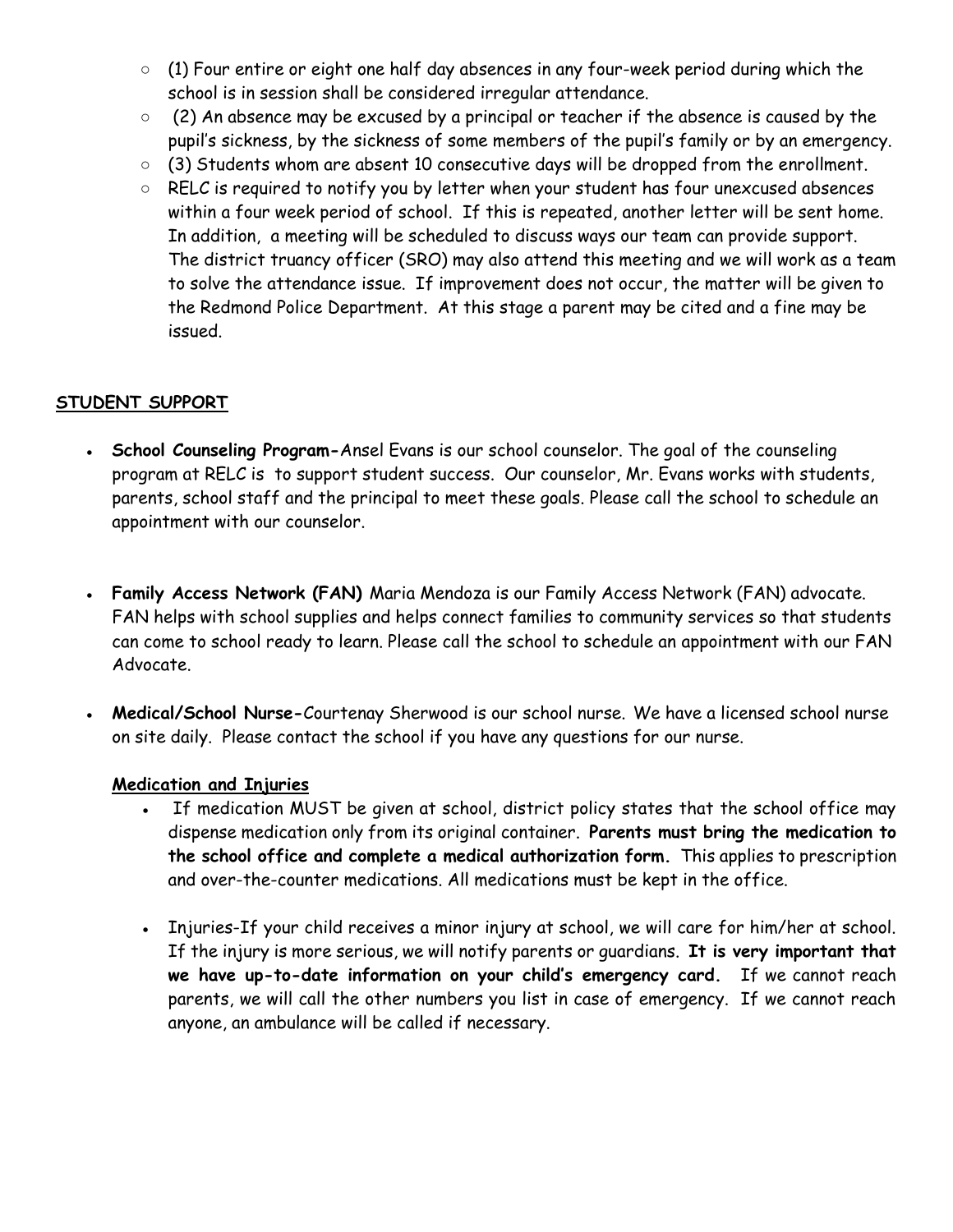- Sick Students**-**Students should remain home if they have the following symptoms: fever, vomiting, diarrhea, eye infections, severe headache, persistent cough, earache, rashes, communicable diseases (head lice, flu, etc.). Please provide a written note explaining the absence once the child returns to school.
- **Student Support Teams (SST and Rti)** The RELC Student Support Team (SST) and Response to Intervention (RTI) Teams are multidisciplinary teams that collaborate to ensure the success of every student. Parents are invited to attend SST meetings. The RELC RTI Teams meet with kindergarten teachers to assess student needs and to create a plan for support. The RTI and SST Teams include the principal, counselor, student services coordinator, specialists and classroom teachers. The school counselor or nurse facilitates SST meetings and the principal facilitates RTI.

**POSITIVE BEHAVIORAL INTERVENTIONS AND SUPPORTS (PBIS) & SOCIAL AND EMOTIONAL LEARNING (SEL)-** RELC is a POSITIVE BEHAVIOR INTERVENTION SYSTEMS (PBIS) school. PBIS is a positive approach to improve the behavior of students and the climate and culture of the school. RELC takes a proactive approach to provide a safe environment for children. We have implemented a PBIS program to teach and reinforce positive skills. **All** students are taught the Three "BEES" (Be

Responsible, Be Respectful and Be Safe) throughout the school in all settings and throughout the year.

#### **School-Wide Social and Emotional Learning**

- We strive to build a safe, proactive, positive, engaging, supportive, and challenging learning community designed to meet the needs of the Whole Child. **Social and emotional learning (SEL)**  and a **growth mindset** are central to our efforts. We believe that every experience is an opportunity to learn and grow as individuals. RELC will be engaging in various components of the school-wide social and emotional learning framework as developmentally appropriate. We will be actively engaged in social and emotional learning (SEL), modeling, teaching, and practicing positive behaviors, using common language related to school-wide expectations, and providing **growth mindset feedback and encouragement**.
- To foster a growth mindset we intentionally give praise and feedback that focuses on effort, choices, and actions (process praise) rather than person praise.

#### **Mistakes Happen,and they provide learning opportunities**

• **Honeybee Reminders-Honeybee Reminders are how we communicate to our students and parents** that a "Mistake," has occurred. Honeybee Reminders may include a consequence that is directly related to the mistake made. For example, if a student does not follow the rule about not climbing up a slide after repeated reminders, we may ask the student to watch students sliding correctly down the slide for five minutes so they can see how other students correctly slide.

At the RELC we believe students can learn and grow from every mistake. These are minor behavior situations that provide an opportunity for students to improve their behavior. Teachers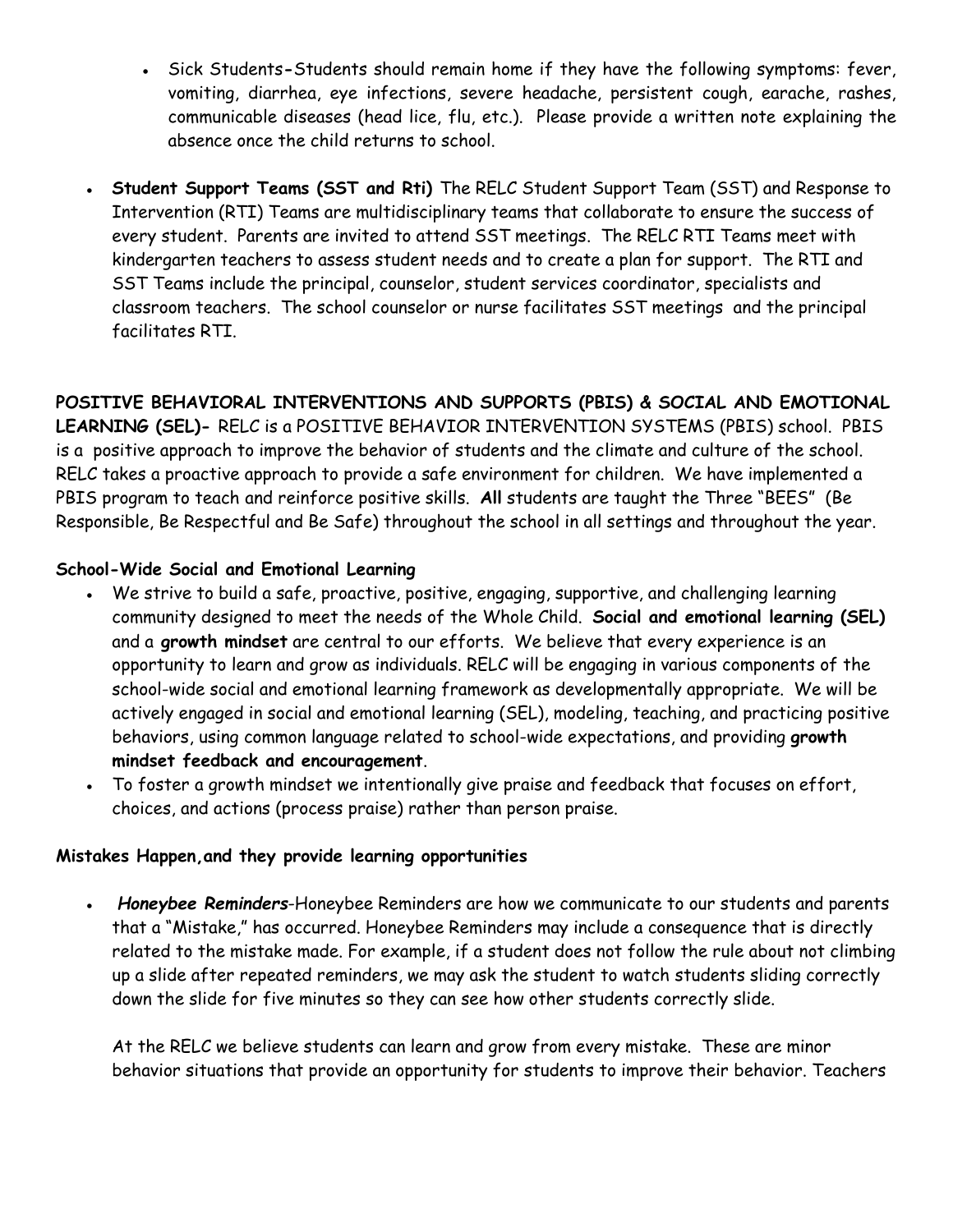will contact Parents every time their child receives a Honeybee Reminder. This will inform the parent of the behavior that needs practice at school and home and support our partnership.

● *Referral -*A student receives a major referral as a consequence for a major behavior problem**.**  When a student receives a referral, he/she visits with the Student Service Coordinator or School Counselor. Student consequences are directly related to the behavior and are meant to serve as a learning opportunity to ensure the student does not repeat the behavior in the future. Our goal for all students is a safe learning community. Examples of a major behavior problem include: non compliance, fighting, disruption of student's learning, vandalism of school or other student's property, and unsafe behavior

PARENT INVOLVEMENT/FAMILY ENGAGEMENT-Parent involvement/Family engagement is a huge focus for the RELC team. As we develop our family engagement opportunities, we will seek leadership from our parents. Our hope is that parents and families we be included in planning and implementation of how we can best engage with our families as we evolve into an effective community school.

**RELC Family Nights:** Back to School Night & Family Picnic ( October), Winter Whimsical Event (December) Reading Under the Stars (April), Graduations (June)

**Parent Leadership-** We welcome parents to join our Title I Advisory Team and to also join the principal for monthly "What's Brewing?" Coffee with the principal feedback opportunities. These occur in the Family & Community Room.

#### **Fundraisers-**

Annual October 31st Mini Monster Dash FUN RUN Annual May Honeybee Pole Pedal Paddle (PPP)

**Volunteers In The Classroom-**RELC encourages volunteers! Please fill out the required background check online at the beginning of the year. At RELC, we will have volunteer opportunities. Some involve helping in the classroom and some involve helping with a school-wide event. We are also open to new ideas from our families.

**School Visitation**-We welcome our parents into our school during Arrival, Lunch, Assemblies, Special Events, and Conferences. Parents do not need to have a current background check in place to participate in these activities. We also welcome parents to help with Field Trips and Volunteer Opportunities. Parents do need to complete the Volunteer Paperwork to volunteer in the classroom or to attend field trips.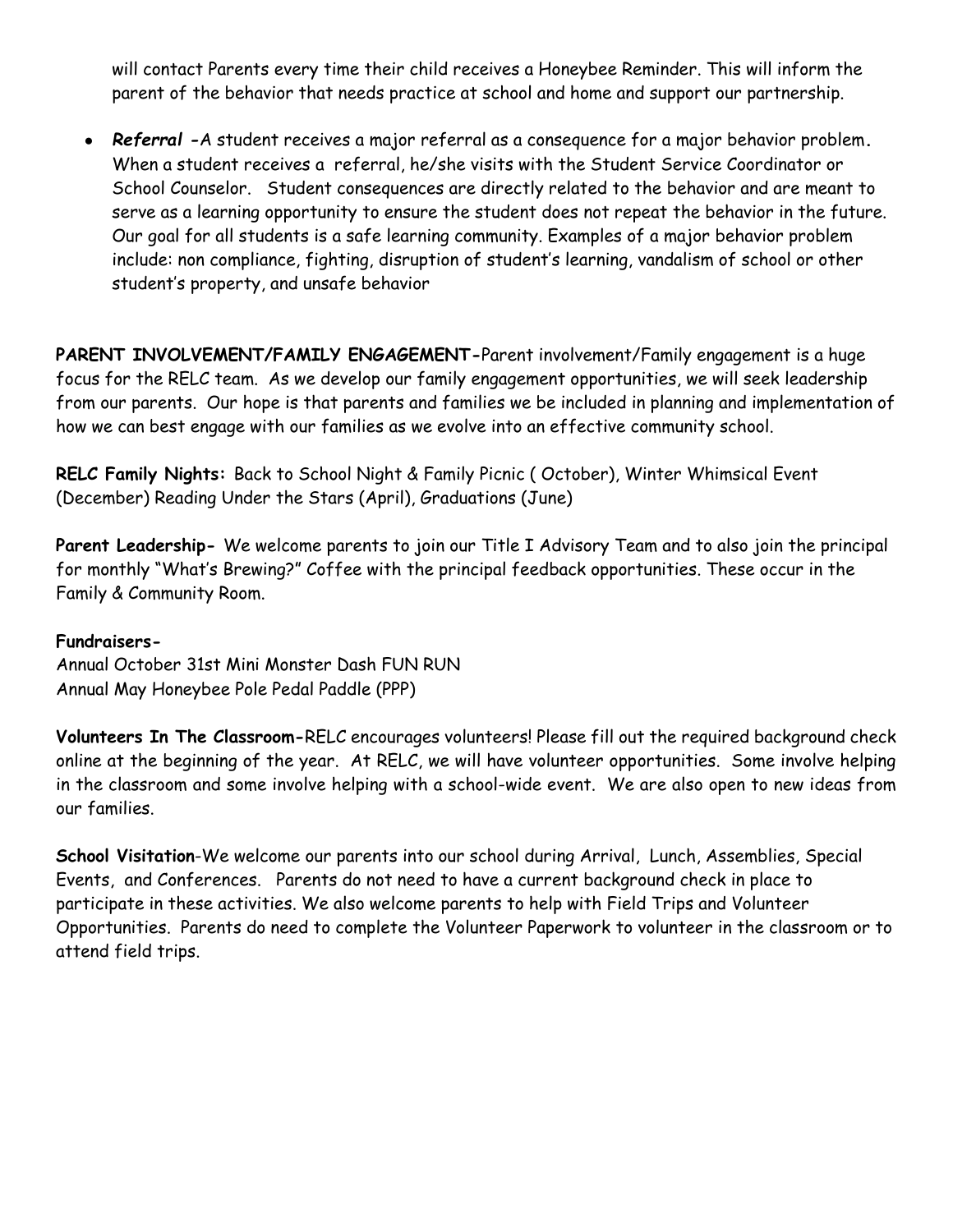**Field Trips-**Field Trips enhance learning by helping students see connections to their learning outside the classroom. RELC maintains a high level of safety and learning both at school and on field trips, due to this, all parents and guardians who would like to attend, must have a complete Volunteer Packet on file, and since parents will be supervising groups of students, siblings are not able to attend. *Additionally, students safety is our top priority. In the event that a student has a pattern of unsafe and concerning behavior that puts the student's safety at risk, the students will not attend the field trip. Classroom teachers will communicate this ahead of time and the school will prepare an alternative learning placement for the day.*

## **RELC SCHOOL PROGRAMMING AND CURRICULUM**

- English Language Arts (ELA)- Reading Wonders, Handwriting, Writing
- Mathematics- Ready Math and iReady Online
- Science- Amplify Science
- "Frontal Cortex Time" AKA "Choice Time Centers/Stations.
- Social & Emotional Learning (SEL)- Growing Early Mindsets (GEM), Kelso's Choice, Safe Touch

**Animals in the School**-Due to potential dangers and student allergies, School Board Policy states that we are unable to have animals in school.

**Dress and Grooming-**Students are expected to dress in appropriate school attire. Due to safety issues, no flip flops, sandals need a back heel strap. Hats can be worn outside. Students need tennis shoes for PE.

**Cold Winter Months**-During the COLD winter months, students must come to school prepared for the cold winter temperatures. If you need help with winter gear, please contact our FAN advocate.

**Toys-**Please do not allow your child to bring toys to school.

**Celebrations-** Celebrations will occur throughout the school year. District Policy states that only store bought foods can be used in the classroom. *Please consider healthy choices for celebrations!*

Revised 8/26/19

# Elementary Reading Instruction and Intervention

The Redmond School District is committed to ensuring that each child makes significant academic progress. To do this, we focus on providing high quality reading instruction for all students and continuously review information that tells us how each child is progressing. Teacher teams in your school use this process to provide multiple tiers or levels of instructional support based on student need. This is called a multi-tiered system of support (MTSS).